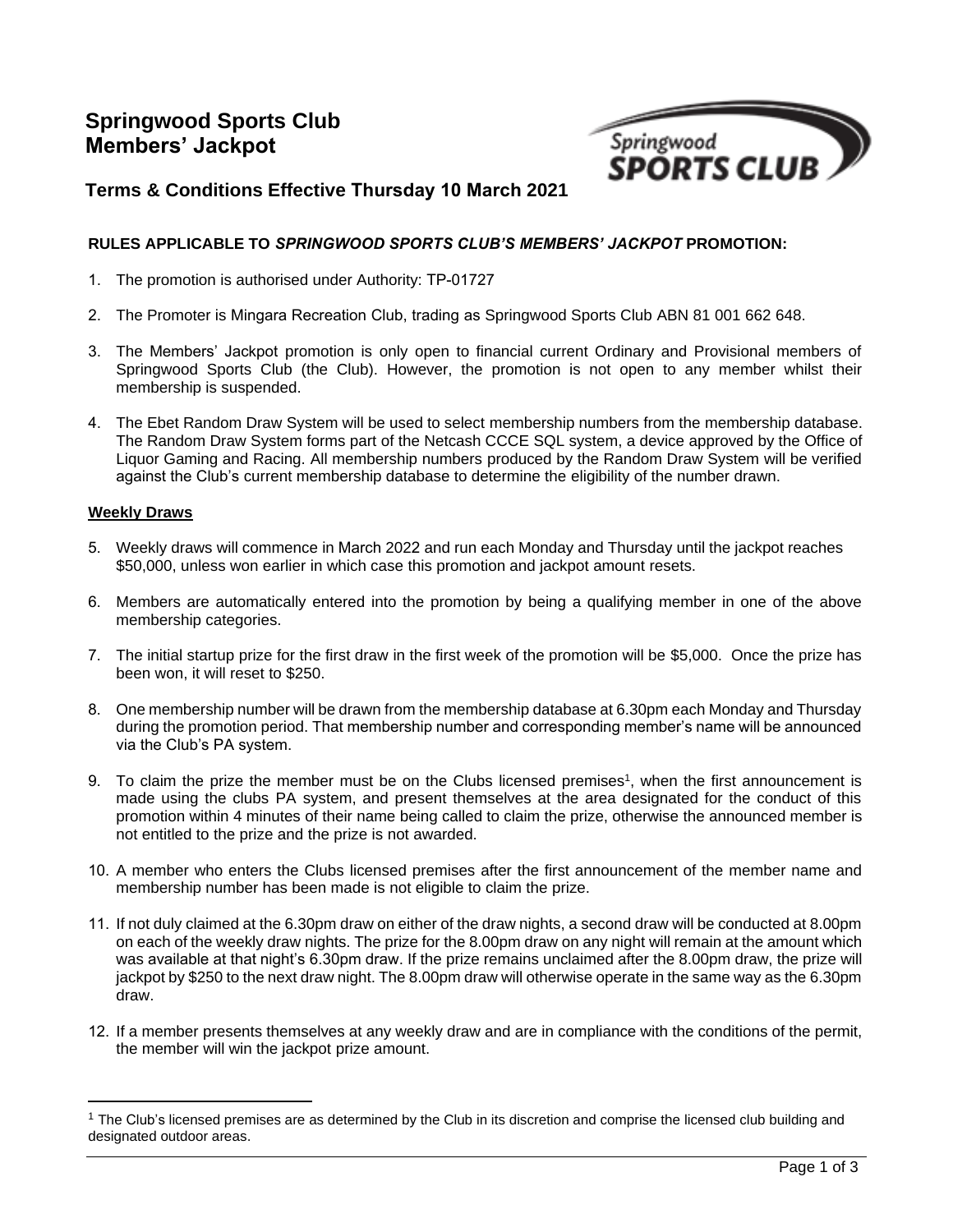13. If a weekly prize has not been already won before reaching \$50,000, further weekly draws will continue and the \$50,000 will be on offer at each consecutive draw night until claimed. The prize will then reset to \$250 and continue jackpotting as normal.

### **Proof of qualification and payment of prizes**

- 14. A member claiming a prize must identify themselves and prove their identity and eligibility to the reasonable satisfaction of the Club, in order for a prize to be awarded to them. A member may only claim a prize by presenting themselves personally at the designated promotion stand.
- 15. Prizes up to \$2,000 will be paid in cash within 1 hour of the prize being awarded. Any balance will be paid either by Electronic Funds Transfer or Club cheque made available for collection at the Club's premises by the member within 3 business days after the draw. The Club may require the member to provide documentary proof of identity to the Club's reasonable satisfaction before handing over a cheque.

# **GENERAL TERMS AND CONDITIONS APPLICABLE TO ALL CLUB PROMOTIONS**

- 16. The following persons are not eligible to participate in the promotion or win.
	- (a) [*Club officers; executives and families; other employees*] Club directors or auditors; Club executives (and the immediate family of any executive); other Club employees;
	- (b) [*Contractors directly involved in the promotion, and families*] Officers and employees of suppliers or contractors to the Club, who are directly involved in any aspect of the promotion (and the immediate family of any of them);
	- (c) [*People who work on the Club's premises*] Persons whose usual place of work is within premises owned or leased by the Club, who are employed by any of the licensees or lessees of the Club;
	- (d) [*People working at the Club at the time*] Persons employed by any other supplier or contractor of the Club who at or about the time of a particular draw, are on the Club's premises in that capacity as such an employee.
- 17. Information on how to enter forms part of the promotion conditions.
- 18. The Club may require a winner to sign a legal acknowledgment, release and receipt in conformity with these conditions and in a form reasonably required by the Club, in order to be paid a prize.
- 19. The Club in its reasonable discretion may (but is not obliged to) cancel, suspend, terminate, modify or adjourn the promotion or any or all draws, where circumstances unexpected by the Club arise in relation to the promotion or a draw. Unexpected circumstances could include (but are not limited to) technical difficulties, power outages, infection by computer virus, computer bug, tampering, unauthorised intervention, fraud, technical failures or errors, and any other unexpected circumstance beyond the reasonable control of the Club which corrupts or affects the administration, security, fairness, integrity or proper conduct as planned of the promotion. The Club's rights are subject to any direction given under any relevant legislation or in connection with any permit under which the promotion is conducted.
- 20. The Club's decisions in relation to the promotion may be made by the Club's CEO or his delegate or delegates from time to time (who may, but need not be a Club executive), including decisions in relation to the appointment of a judge or judges in relation to the promotion or a particular draw or draws. The Club's CEO also may (but is not obliged to) appoint one or more scrutineers for a particular draw or draws or all draws. Decisions by the Club's CEO, and subject to any countermanding decision by the Club's CEO also decisions by any such delegate or judge, are final. No such decision requires any consultation. No correspondence will be entered into in relation to any such decision.
- 21. The Club is not responsible for, and is not obliged to delay a draw because of, any delay or impediment in connection with the admission of members or registration for a draw. Further, the Club is not responsible for members being located in areas within the Club's premises in which PA announcements are not able to be heard, nor for the audible integrity of the PA announcements anywhere on the Club's premises.